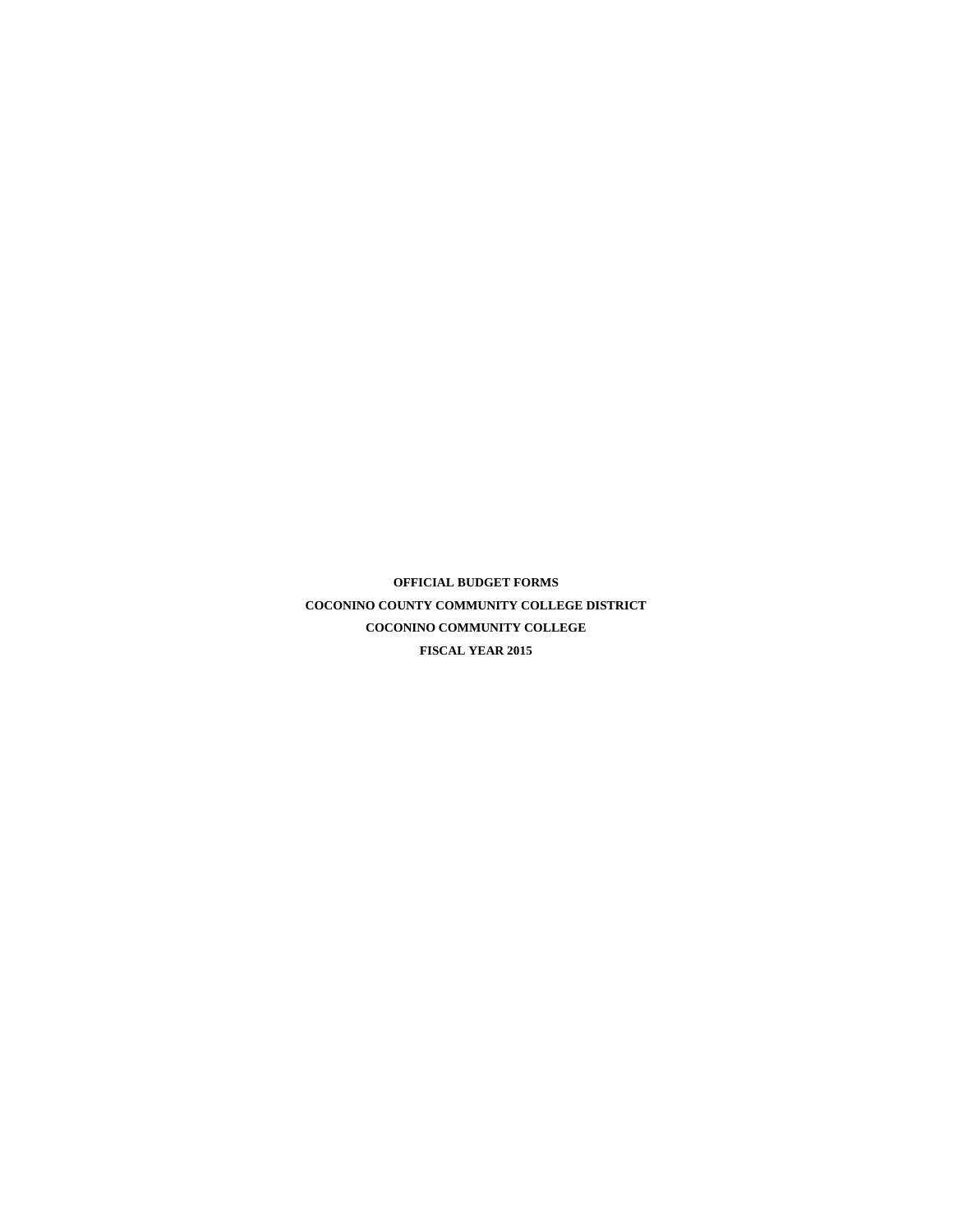## **COCONINO COUNTY COMMUNITY COLLEGE DISTRICT COCONINO COMMUNITY COLLEGE BUDGET FOR FISCAL YEAR 2015 SUMMARY OF BUDGET DATA**

|      |           |                                                                                                                                              |                                                                    |                                                                         |          | <b>Increase/Decrease</b><br>From Budget 2014<br>To Budget 2015 |                                                   |  |  |
|------|-----------|----------------------------------------------------------------------------------------------------------------------------------------------|--------------------------------------------------------------------|-------------------------------------------------------------------------|----------|----------------------------------------------------------------|---------------------------------------------------|--|--|
|      |           |                                                                                                                                              | <b>Budget</b><br>2015                                              | <b>Budget</b><br>2014                                                   |          | <b>Amount</b>                                                  | $\frac{0}{0}$                                     |  |  |
| I.   |           | <b>CURRENT GENERAL AND PLANT FUNDS</b>                                                                                                       |                                                                    |                                                                         |          |                                                                |                                                   |  |  |
|      | А.        | Expenditures:<br><b>Current General Fund</b><br><b>Unexpended Plant Fund</b><br>Retirement of Indebtedness Plant Fund<br><b>TOTAL</b>        | 17,857,347<br>319,500<br>2,045,539<br>20,222,386                   | \$.<br>18.243.887<br>239,900<br>2,015,708<br>20,499,495                 | \$       | (386, 540)<br>79,600<br>29,831<br>(277,109)                    | $-2.1%$<br>33.2%<br>1.5%<br>$-1.4\%$              |  |  |
|      | <b>B.</b> | Expenditures Per Full-Time Student Equivalent (FTSE):<br><b>Current General Fund</b><br><b>Unexpended Plant Fund</b><br>Projected FTSE Count | 8,503 /FTSE<br>S<br>$152$ /FTSE<br>2.100                           | \$<br>8,688 / FTSE<br>$114$ /FTSE<br>\$<br>2,100                        | \$<br>\$ | (184) /FTSE<br>$38$ /FTSE                                      | $-2.1%$<br>33.2%                                  |  |  |
| Π.   |           | TOTAL ALL FUNDS ESTIMATED PERSONNEL COMPENSATION                                                                                             |                                                                    |                                                                         |          |                                                                |                                                   |  |  |
|      |           | <b>Employee Salaries and Hourly Costs</b><br><b>Retirement Costs</b><br><b>Healthcare Costs</b><br>Other Benefit Costs<br><b>TOTAL</b>       | 10,094,449<br>\$.<br>827,213<br>658,164<br>1,487,941<br>13.067.767 | \$<br>10,596,856<br>869,301<br>799,369<br>1,423,650<br>\$<br>13,689,176 | \$       | (502, 407)<br>(42,088)<br>(141, 205)<br>64,291<br>(621, 409)   | $-4.7%$<br>$-4.8%$<br>$-17.7%$<br>4.5%<br>$-4.5%$ |  |  |
| III. |           | SUMMARY OF PRIMARY AND SECONDARY PROPERTY TAX LEVIES AND RATES                                                                               |                                                                    |                                                                         |          |                                                                |                                                   |  |  |
|      | A.        | Amount Levied:<br>Primary Tax Levy<br>Secondary Tax Levy<br><b>TOTAL LEVY</b>                                                                | 7,243,259<br>1,946,402<br>9,189,661                                | \$<br>7,042,484<br>1,905,340<br>\$.<br>8,947,824                        | \$       | 200,775<br>41,062<br>241,837                                   | 2.9%<br>2.2%<br>2.7%                              |  |  |
|      | B.        | Rates Per \$100 Net Assessed Valuation:<br>Primary Tax Rate<br>Secondary Tax Rate<br><b>TOTAL RATE</b>                                       | 0.4788<br>0.1268<br>0.6056                                         | 0.4636<br>0.1243<br>0.5879                                              |          | 0.0152<br>0.0025<br>0.0177                                     | 3.3%<br>2.0%<br>3.0%                              |  |  |
| IV.  |           | MAXIMUM ALLOWABLE PRIMARY PROPERTY TAX LEVY FOR FISCAL YEAR 2015 PURSUANT TO A.R.S. §42-17051                                                |                                                                    |                                                                         |          |                                                                | 7,243,259                                         |  |  |

\$

V. AMOUNT RECEIVED FROM PRIMARY PROPERTY TAXES IN FISCAL YEAR 2014 IN EXCESS OF THE MAXIMUM ALLOWABLE AMOUNT AS CALCULATED PURSUANT TO A.R.S. §42-17051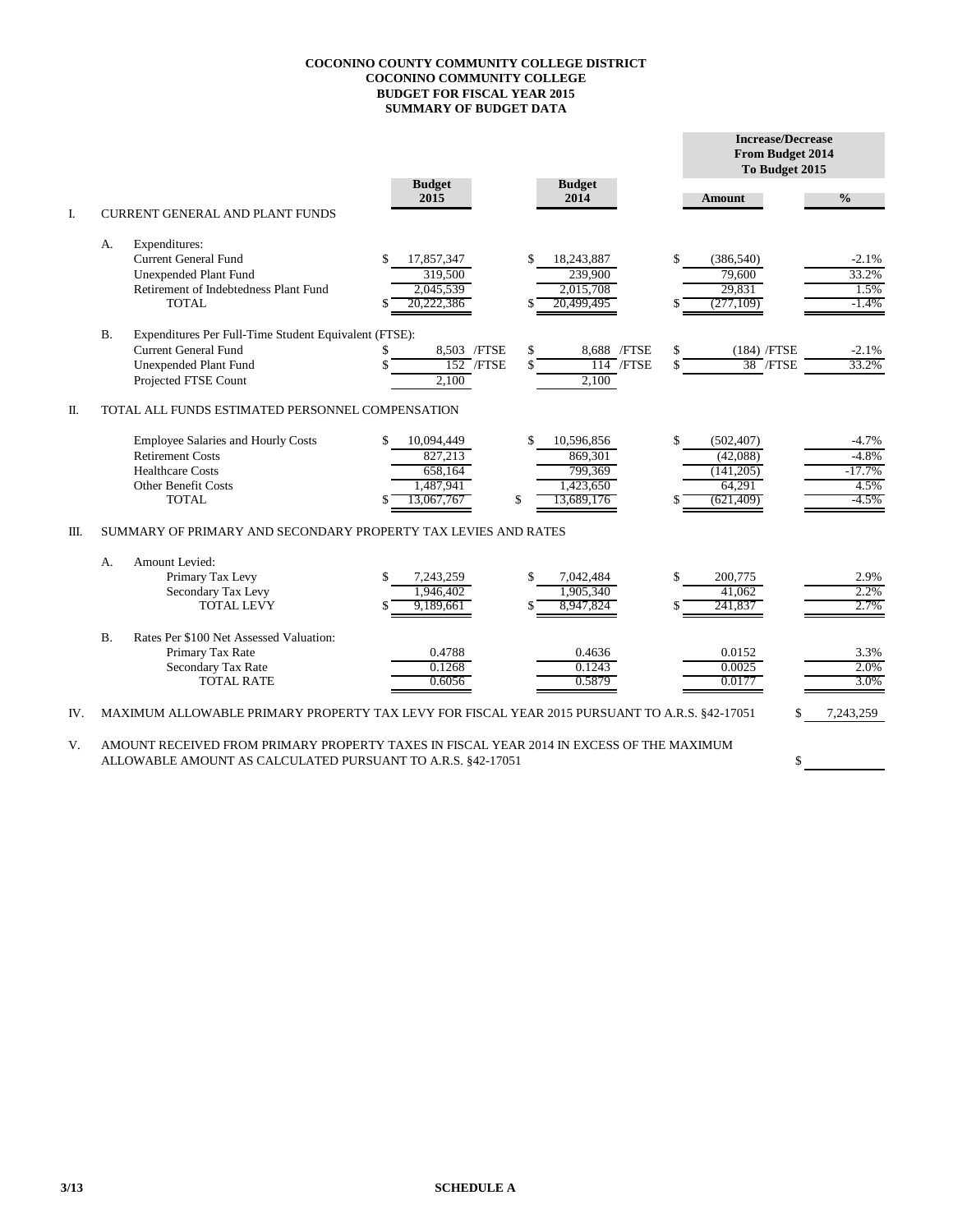## **COCONINO COUNTY COMMUNITY COLLEGE DISTRICT COCONINO COMMUNITY COLLEGE BUDGET FOR FISCAL YEAR 2015 RESOURCES**

|                                               | <b>CURRENT FUNDS</b> |              | <b>PLANT FUNDS</b> |           |                  |  |               |       |    |             |              |           |
|-----------------------------------------------|----------------------|--------------|--------------------|-----------|------------------|--|---------------|-------|----|-------------|--------------|-----------|
|                                               | General              | Restricted   |                    | Auxiliary | Unexpended       |  | Retirement of | Other |    | Total       | Total        | $\%$      |
|                                               | Fund                 | Fund         |                    | Fund      | Plant Fund       |  | Indebtedness  | Funds |    | All Funds   | All Funds    | Increase/ |
|                                               | 2015                 | 2015         |                    | 2015      | 2015             |  | 2015          | 2015  |    | 2015        | 2014         | Decrease  |
| <b>BEGINNING BALANCES-July 1*</b>             |                      |              |                    |           |                  |  |               |       |    |             |              |           |
| Restricted                                    |                      |              |                    |           |                  |  | 320,232       | l S   |    | 320,232     | 434,737      | $-26.3%$  |
| Unrestricted                                  | 4.422.275            |              |                    | 56,315    | 9,235,697        |  |               |       |    | 13.714.287  | 12,125,902   | 13.1%     |
| <b>Total Beginning Balances</b>               | 4,422,275            | \$           |                    | 56,315    | 9,235,697        |  | 320,232       |       |    | 14,034,519  | 12.560.639   | 11.7%     |
| <b>REVENUES AND OTHER INFLOWS</b>             |                      |              |                    |           |                  |  |               |       |    |             |              |           |
| <b>Student Tuition and Fees</b>               |                      |              |                    |           |                  |  |               |       |    |             |              |           |
| <b>General Tuition</b>                        | 5,614,200 \$         | 6,000        |                    |           |                  |  |               |       | ¢  | 5,620,200   | 5,121,500    | 9.7%      |
| <b>Out-of-District Tuition</b>                | 175,000              |              |                    |           |                  |  |               |       |    | 175,000     | 175,000      |           |
| Out-of-State Tuition                          | 856,400              |              |                    |           |                  |  |               |       |    | 856,400     | 654,200      | 30.9%     |
| <b>Student Fees</b>                           | 685,400              |              |                    |           |                  |  |               |       |    | 685,400     | 1,439,952    | $-52.4%$  |
| Tuition and Fee Remissions or Waivers         | 52,000               |              |                    |           |                  |  |               |       |    | 52,000      | 58,000       | $-10.3%$  |
| <b>State Appropriations</b>                   |                      |              |                    |           |                  |  |               |       |    |             |              |           |
| Maintenance Support                           | 1,775,800            |              |                    |           |                  |  |               |       |    | 1,775,800   | 1,840,400    | $-3.5%$   |
| <b>Equalization Aid</b>                       |                      |              |                    |           |                  |  |               |       |    |             |              |           |
| Capital Support                               |                      | 426,900      |                    |           |                  |  |               |       |    | 426.900     | 239,900      | 77.9%     |
| Property Taxes                                |                      |              |                    |           |                  |  |               |       |    |             |              |           |
| Primary Tax Levy                              | 7,243,260            |              |                    |           |                  |  |               |       |    | 7,243,260   | 7,042,484    | 2.9%      |
| Secondary Tax Levy                            |                      |              |                    |           |                  |  | 1,946,402     |       |    | 1,946,402   | 1,905,340    | 2.2%      |
| Gifts, Grants, and Contracts                  | 328,200              | 7,696,620    |                    | 7,000     | 19,100           |  |               |       |    | 8,050,920   | 6,617,699    | 21.7%     |
| Sales and Services                            |                      |              |                    | 22,400    |                  |  |               |       |    | 22,400      | 28,200       | $-20.6%$  |
| Investment Income                             | 120,000              |              |                    |           |                  |  |               |       |    | 120,000     | 140,400      | $-14.5%$  |
| <b>State Shared Sales Tax</b>                 |                      | 391,109      |                    |           |                  |  |               |       |    | 391,109     | 378,447      | 3.3%      |
| <b>Other Revenues</b>                         | 419,800              |              |                    |           |                  |  | 42,137        |       |    | 461,937     | 502,995      | $-8.2%$   |
| Proceeds from Sale of Bonds                   |                      |              |                    |           |                  |  |               |       |    |             |              |           |
| Total Revenues and Other Inflows              | 17,270,060           | 8,520,629    |                    | 29,400    | 19,100           |  | 1,988,539     |       |    | 27,827,728  | 26, 144, 517 | 6.4%      |
| <b>TRANSFERS</b>                              |                      |              |                    |           |                  |  |               |       |    |             |              |           |
| <b>Transfers</b> In                           |                      | 37,913       |                    | 12,000    | 362,800          |  |               |       |    | 412,713     | 417,047      | $-1.0%$   |
| (Transfers Out)                               | (412,713)            |              |                    |           |                  |  |               |       |    | (412,713)   | (417, 047)   | $-1.0%$   |
| <b>Total Transfers</b>                        | (412,713)            | 37,913       |                    | 12,000    | 362,800          |  |               |       |    |             |              |           |
| Less:                                         |                      |              |                    |           |                  |  |               |       |    |             |              |           |
| Stabilization                                 | (3,422,275)          |              |                    |           | (5,760,875)      |  |               |       |    | (9,183,150) | (2,718,310)  | 237.8%    |
| Future expenditures                           |                      |              |                    | (56,315)  | (3,537,222)      |  |               |       |    | (3,593,537) | (8,314,112)  | $-56.8%$  |
| Restricted                                    |                      |              |                    |           |                  |  | (263, 232)    |       |    | (263, 232)  | (372, 237)   | $-29.3%$  |
| Total Resources Available for the Budget Year | 17,857,347 \$        | 8,558,542 \$ |                    | 41,400    | \$<br>319,500 \$ |  | 2,045,539     | l \$  | \$ | 28,822,328  | 27,300,497   | 5.6%      |
|                                               |                      |              |                    |           |                  |  |               |       |    |             |              |           |

\*These amounts exclude amounts not in spendable form (i.e., prepaids, inventories, and capital assets) or amounts legally or contractually required to be maintained intact.